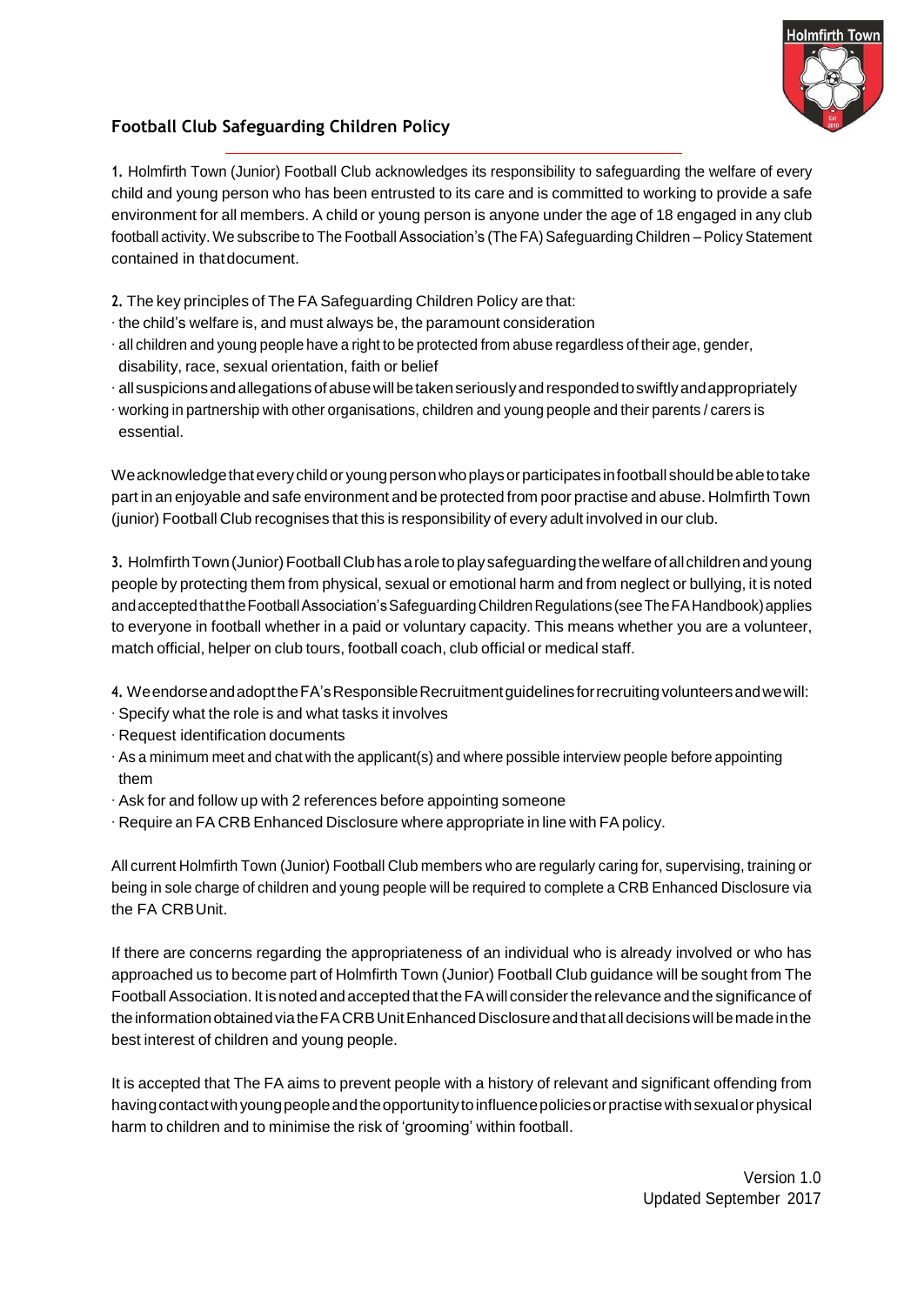**5.** Holmfirth Town (Junior) Football Club supports The FA's Whistle blowing Policy. Any adult or young person with concerns about a colleague can 'whistle blow' by contacting The FA Safeguarding Team on 0844 980 8200 4787, by writing to The FA Case Manager at The Football Association, Wembley Stadium, PO Box 1966, London SW10 9EQ or alternatively by going direct to the Police, Children's Social Care or the NSPCC. Holmfirth Town (Junior) Football Club encourages everyone to know about it and utilise it if necessary.

**6.** Holmfirth Town (Junior) Football Club has appointed a Club Welfare Officer in line with The FA's role profile and required completion of the Safeguarding Children and Welfare Officers Workshop. The post holder will be involved with Welfare officer training provided by the FA and/ or County FA. The Club Welfare Officer is the first point of contact for all club members regarding concerns about the welfare of any child or young person. The Club Welfare Officer will liaise directly with the County FA (CFA) Welfare Officer and will be familiar with the procedures for referring any concerns. They will also play a proactive in increasing awareness of **Respect**, poor practise and abuse amongst club members.

**7.** We acknowledge and endorse the FA's identification of bullying as a category of abuse. Bullying of any kind is not acceptable at our club. If bullying does occur, all players or parents/carers should be able to tell and know that incidents will be dealt with promptly. Incidents need to be reported to the Club Welfare Officer in cases of serious bullying the CFA Welfare Officer may be contacted.

8. Respect codes of conduct for Players, Parents/Spectators, Officials and Coaches have been implemented by HolmfirthTown(Junior)FootballClub.Inordertovalidatethese**Respect**codesofconducttheclubhasclear actionsitwilltakeregardingrepeatedorseriousmisconductatclublevelandacknowledgesthepossibilityof potential sanctions which maybe implemented by the CountyFAin more serious circumstances.

**9.** Reporting your concerns about the welfare of a child or young person. **Safeguarding is everyone's responsibilityif youareworriedabout a childitis importantthatyoureportyour concerns –noactionisnot an option.**

- **I.** If you are worried about a child then you need to report your concerns to the ClubWelfareOfficer.
- **II.** If the issue is one of poor practise the Club Welfare Officer will either:
	- ∙ deal with the matter themselves or
	- ∙ seek advice from the CFA Welfare Officer
- **III.** Iftheconcernismoreserious–possiblechildabuse,wherepossible,contacttheCFAWelfareOfficerfirst, then immediately contact the Police or Children's Social Care.
- **IV.** Ifthechildneedsimmediatemedicaltreatmenttakethemtoahospitalorcallanambulanceandtellthem this is a child protection concern. Let your Club Welfare Officer know what action you have taken, they in return will inform the CFA Welfare Officer.
- **V.** IfatanytimeyouarenotabletocontactyourClubWelfareOfficerorthematterisclearlyseriousthenyou can either
	- ∙ contact your CFA Welfare Officer directly
	- ∙ contact the Police or Children's Social Care
	- ∙ calltheNSPCC24hourHelplineforadviceon08088005000ortext88858oremail [help@nspcc.org.uk](mailto:help@nspcc.org.uk)

NB - The FA's Safeguarding Children Policy and Procedures are available via [www.TheFA.com/Footballsafe](http://www.thefa.com/Footballsafe) – click on 'downloads' under Policy and Procedures. The policy outlines in detail what to do if you are concerned aboutthewelfareofachildandincludesflowdiagramswhichdescribethisprocess.Howtomakeareferralis also covered in the Safeguarding Children workshop. Participants are given the opportunity to discuss how this